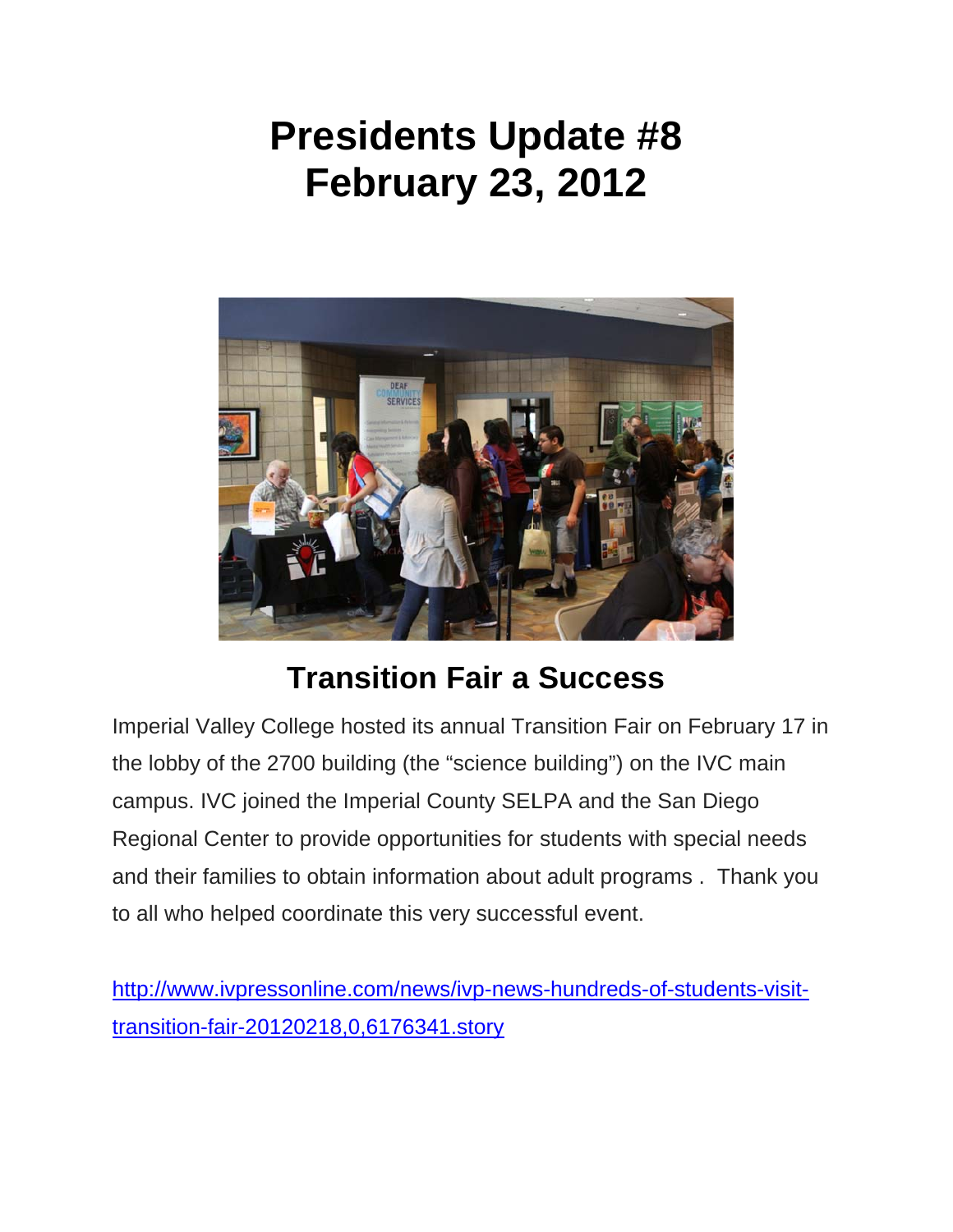

## **Sundance visits IVC**

Nearly 100 people attended a film workshop at IVC February 19, held by the Sundance Institute where experienced filmmakers offered their perspectives on nonfiction storytelling. The workshop, sponsored by IVC and the Imperial County Film Commission, was highlighted by a screening of a film titled "Reportero" at the Cinemark 14 Mall in the evening. It was a prelude to an even larger Sundance event that will be on campus in early May, Film Forward. That event will include screening of a number of Sundance documentaries and visits with the film makers. The Imperial Valley Film Commission, which will be holding its Film Festival back to back with Film Forward, is the lead agency. The Imperial Valley Press is also assisting in the sponsorships.

http://www.ivpressonline.com/news/ivp-news-sundance-instituteworkshop-draws-local-aspiring-filmmakers-20120219,0,2099703.story